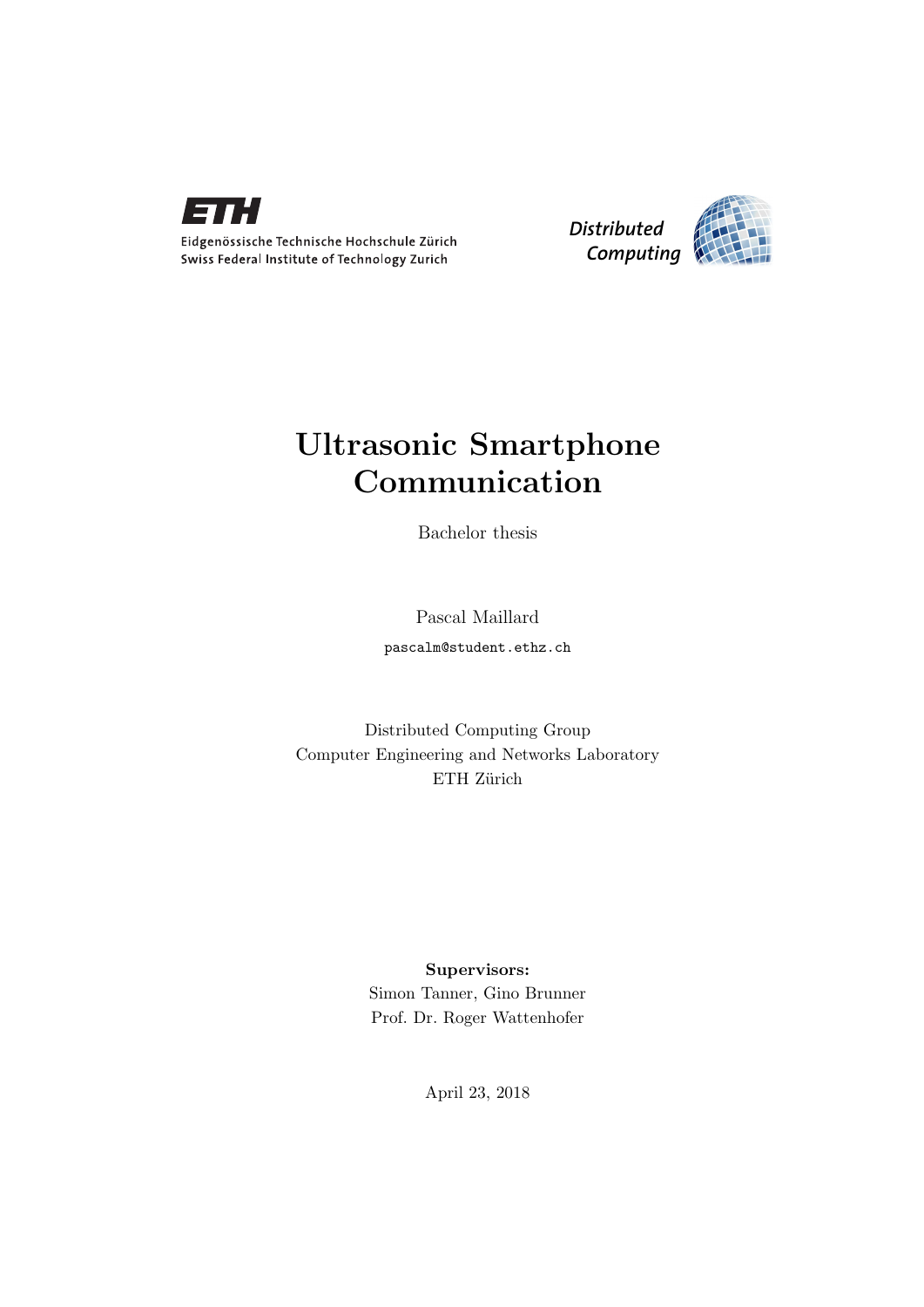# Acknowledgements

<span id="page-1-0"></span>I would like to thank both my supervisors, Simon Tanner and Gino Brunner, who helped me throughout this thesis with new ideas and advice on how to tackle the problems I encountered.

I also thank my friends who offered me general advice on this project.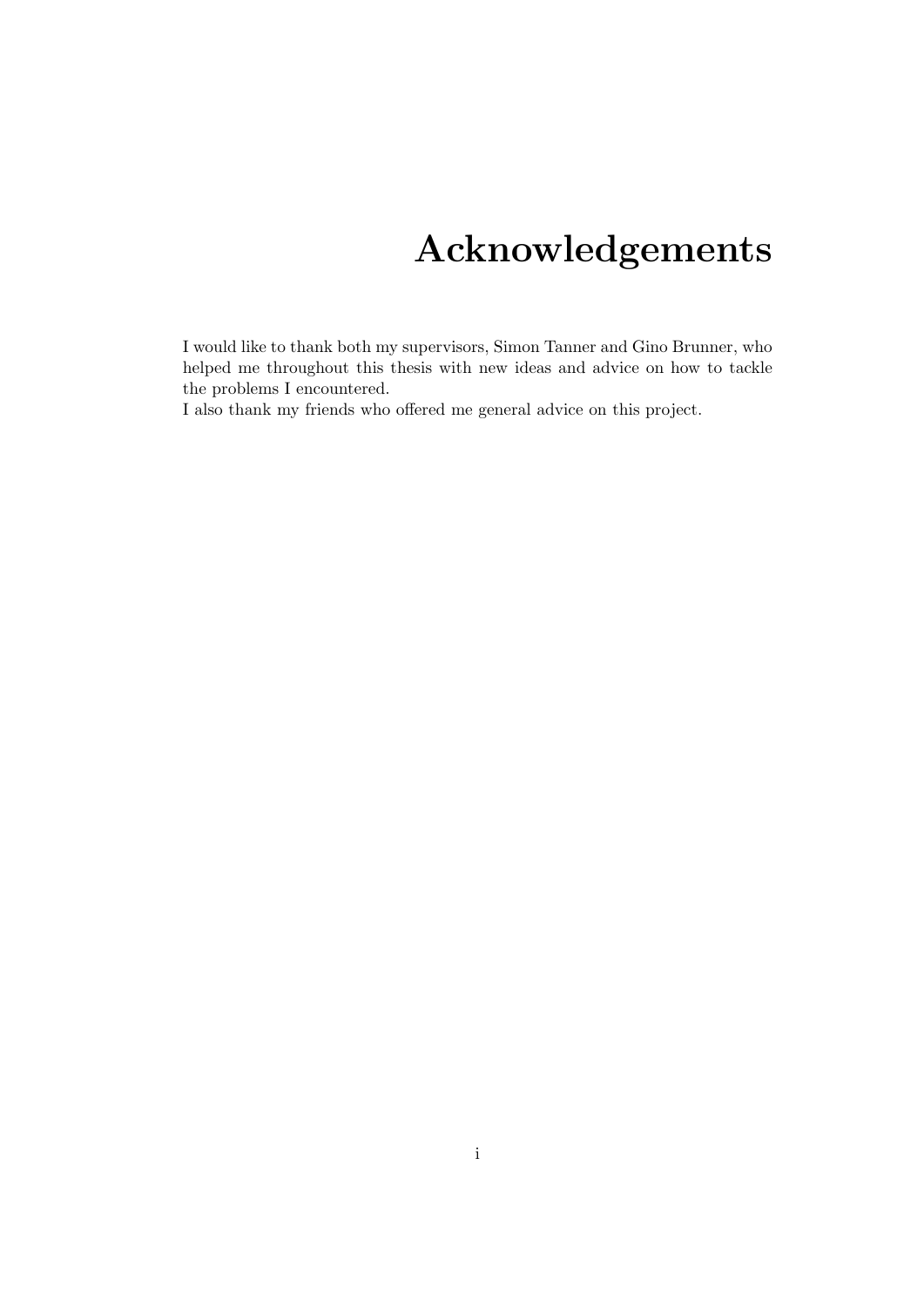## Abstract

<span id="page-2-0"></span>The goal of this thesis is to implement a chat application that is able to transmit messages to other nearby devices without pairing them first.

We use the ability of current smartphones to play and record audio in the near ultrasonic range to broadcast our messages. We achieve this by using frequency modulation via ultrasound to encode and transmit our data while nearby devices listen for any incoming messages.

From our results, we can see that we achieved to reliably send small messages to other nearby devices over distances of up to 45cm. It is possible to send further by increasing the duration of a message, although with a decrease in reliability.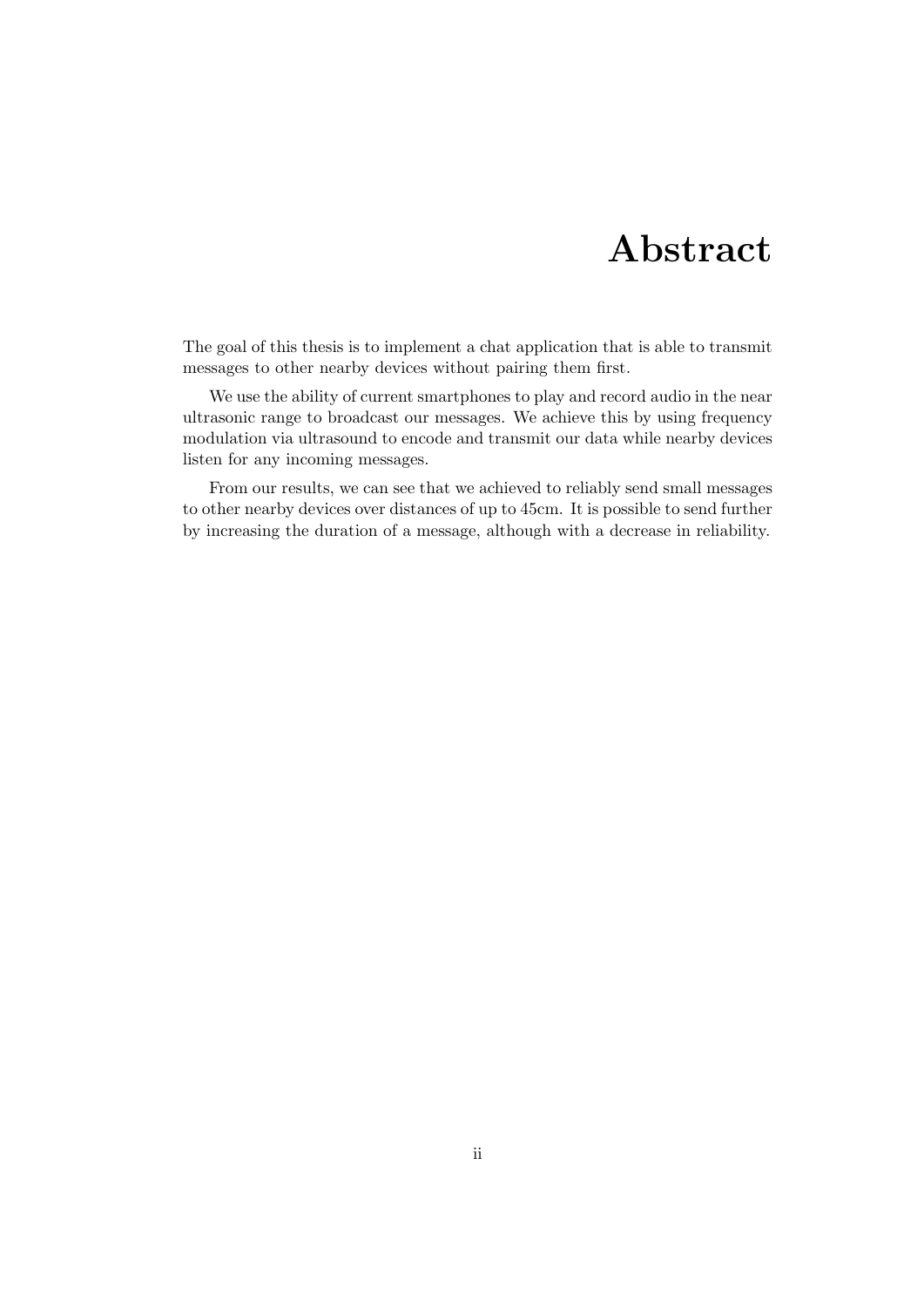# **Contents**

|          |                 | <b>Acknowledgements</b>                                                                               | i              |
|----------|-----------------|-------------------------------------------------------------------------------------------------------|----------------|
|          | <b>Abstract</b> |                                                                                                       | ii             |
| 1.       |                 | Introduction                                                                                          | $\mathbf{1}$   |
|          | 1.1             | Motivation                                                                                            | $\mathbf{1}$   |
|          | 1.2             |                                                                                                       | $\mathbf{1}$   |
| $\bf{2}$ |                 | <b>Theory</b>                                                                                         | $\overline{2}$ |
|          | 2.1             |                                                                                                       | $\overline{2}$ |
|          |                 | Binary Frequency Modulation<br>$2.1.1\,$                                                              | $\overline{2}$ |
| $\bf{3}$ |                 | Implementation                                                                                        | 4              |
|          | $3.1\,$         |                                                                                                       | $\overline{4}$ |
|          |                 | Finding the Start Symbol<br>3.1.1                                                                     | $\overline{5}$ |
|          | 3.2             |                                                                                                       | 6              |
|          | 3.3             |                                                                                                       | $\overline{7}$ |
|          | 3.4             |                                                                                                       | 8              |
|          | 3.5             |                                                                                                       | 9              |
|          |                 | 3.5.1                                                                                                 | $10\,$         |
|          | 3.6             |                                                                                                       | 11             |
| 4        |                 | <b>Results</b>                                                                                        | 13             |
|          | 4.1             |                                                                                                       | 13             |
|          | 4.2             |                                                                                                       | 14             |
|          | 4.3             |                                                                                                       | 15             |
| 5        |                 | <b>Conclusion and Future Work</b>                                                                     | 17             |
|          | 5.1             | Conclusion<br>والمتعاونة والمتعاونة والمتعاونة والمتعاونة والمتعاونة والمتعاونة والمتعاونة والمتعاونة | 17             |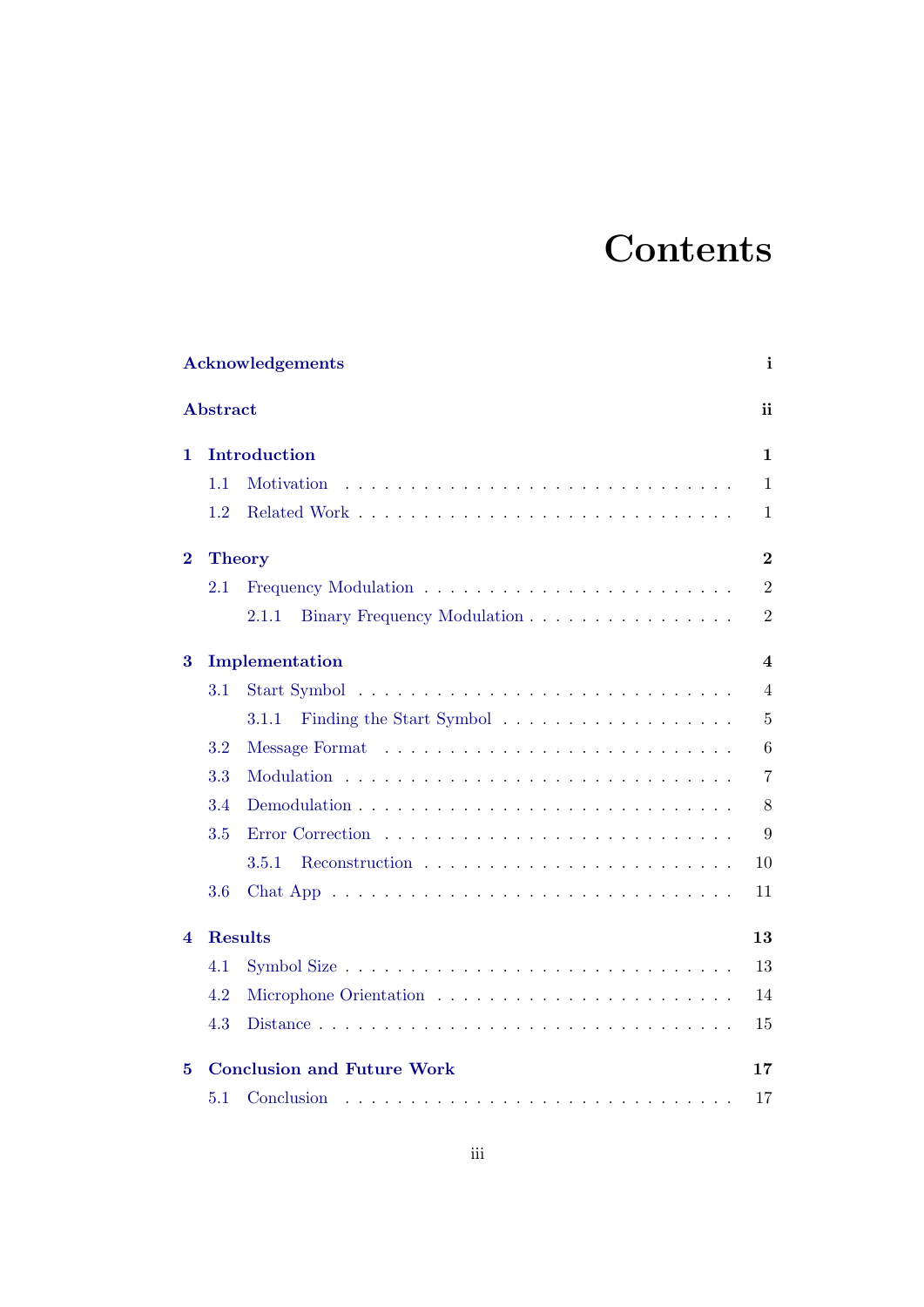| <b>CONTENTS</b>     | iv |
|---------------------|----|
|                     |    |
| <b>Bibliography</b> | 18 |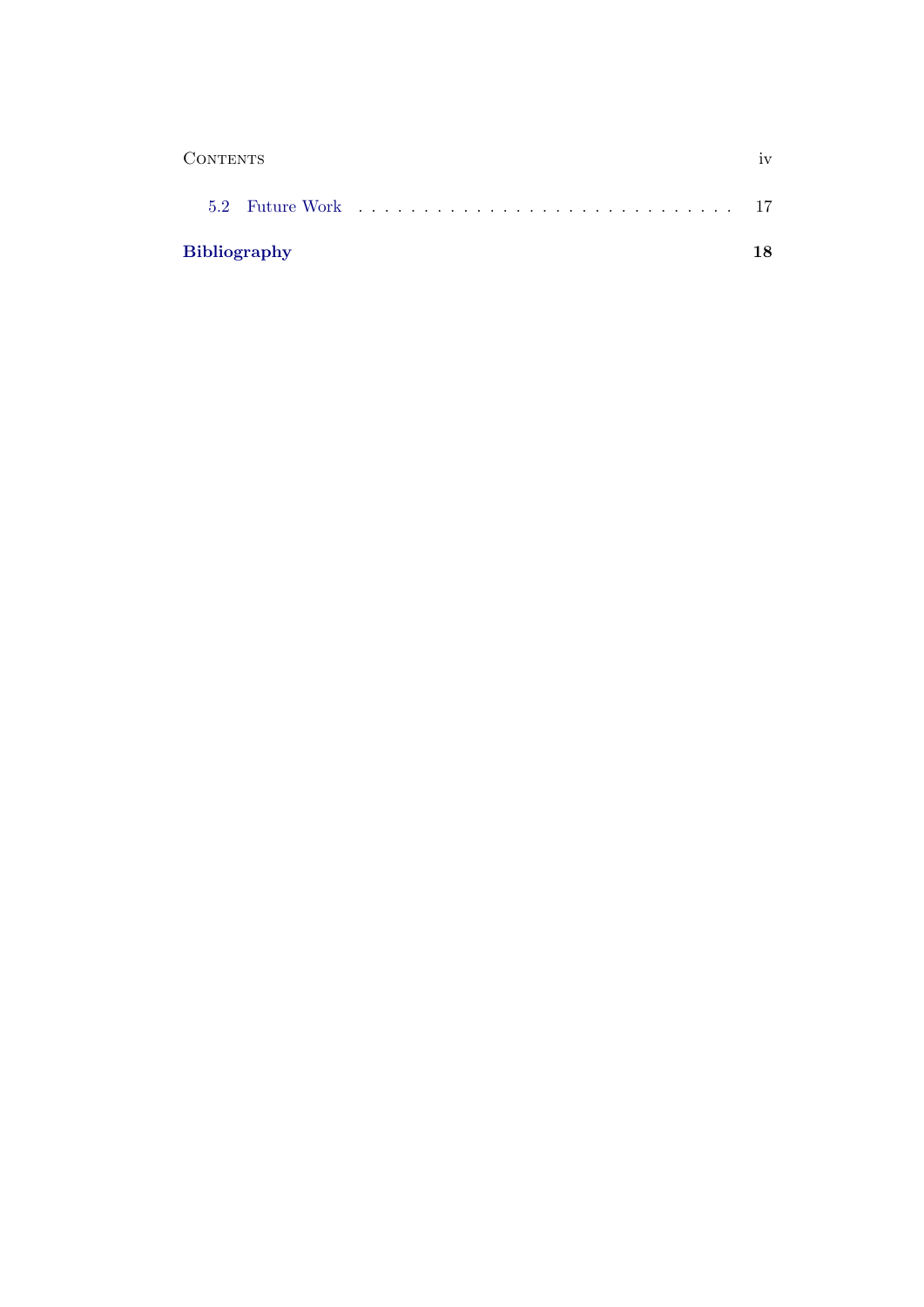## CHAPTER<sub>1</sub> Introduction

### <span id="page-5-1"></span><span id="page-5-0"></span>1.1 Motivation

When sharing links or chatting on smartphones, the communication partner normally has to be known. Sometimes it would be useful to be able to share a link with your friends or maybe you want to chat with other people in the same room that you do not know the phone number of. In these situations it would be useful to have a simple way to communicate between nearby devices.

Modern smartphones are able to play and record audio in the near ultrasonic range. Therefore, it should be possible to use these signals to communicate and transmit small chat messages between devices.

Compared to other technologies available on smartphones, this connection does not need any pairing of the phones. There is no need for the user to learn the other person's contact information or scan a code on the other device.

### <span id="page-5-2"></span>1.2 Related Work

Nowadays, there are many different technologies available that can transmit data to nearby devices, such as Bluetooth, audio, NFC, QR-Codes or Wi-Fi.

For example, Google's Nearby Messages API[\[1\]](#page-22-1) uses a combination of Bluetooth, ultrasonic audio and Wi-Fi to reach other devices and transmit data. A device can listen on some or all of these different channels for messages. It supports messages of up to 100 KB in size, however they recommend to keep them around 3 KB to guarantee faster transmission times.

Chirp.io[\[2\]](#page-22-2) and their SDK provide the ability to transmit data over audio on a variety of different platforms. Their library implements interfaces to Java, JavaScript, Python, Android and iOS. It works in either audible or ultrasonic frequency ranges and transmits data by using frequency modulation. The transmission rate is about 50 to 100 bits per second.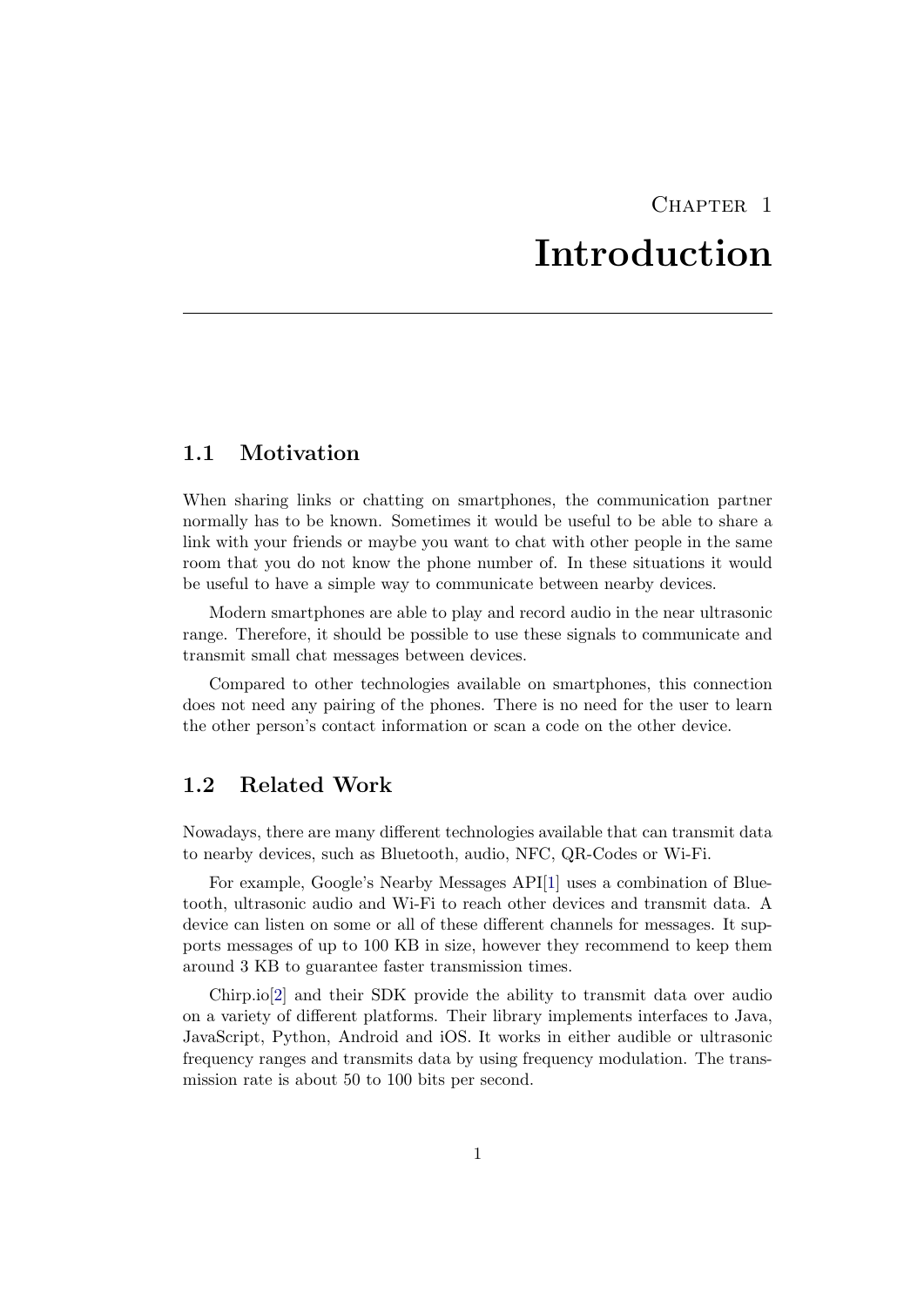# CHAPTER<sub>2</sub> Theory

#### <span id="page-6-1"></span><span id="page-6-0"></span>2.1 Frequency Modulation

In signal processing, frequency modulation is the method used to encode information in a signal by varying the instantaneous frequency. The modulated signal is created by starting out with a carrier signal at a constant frequency  $f_c$ , which is then modified by the amplitude of the modulating signal. An increase in amplitude of the modulating signal will result in an increase of frequency of the final modulated signal.

The instantaneous frequency over time  $f_{inst}(\tau)$  tells us which frequency our signal will have at which moment in time. This is where the information can be encoded directly by taking the modulating signal as  $f_{inst}(\tau)$ .

Alternatively, we can set our modulating signal to be  $x_m(\tau)$ . If its amplitude is not within  $\pm 1$  we have to scale it down first. Using this method limits the frequency deviation to a specific range  $f_\Delta$  and the modulated signal can only take on frequencies within  $f_c \pm f_{\Delta}$ .

<span id="page-6-3"></span>
$$
y(t) = A \cdot \cos(2\pi \cdot \int_0^t f_{inst}(\tau) d\tau)
$$
 (2.1)

$$
y(t) = A \cdot \cos(2\pi f_c t + 2\pi f_{\Delta} \cdot \int_0^t x_m(\tau) d\tau)
$$
\n(2.2)

#### <span id="page-6-2"></span>2.1.1 Binary Frequency Modulation

Binary frequency modulation is a special case where  $f_{inst}(\tau)$ , and as a result also the final modulated signal, can only take on two distinct frequencies. A high frequency represents a binary 1 and a low frequency represents a 0. This makes transmitting digital data in binary format straightforward. As seen in Figure [2.1,](#page-7-0) the final modulated signal has a high frequency where the original data is 1 and a lower frequency for the other parts.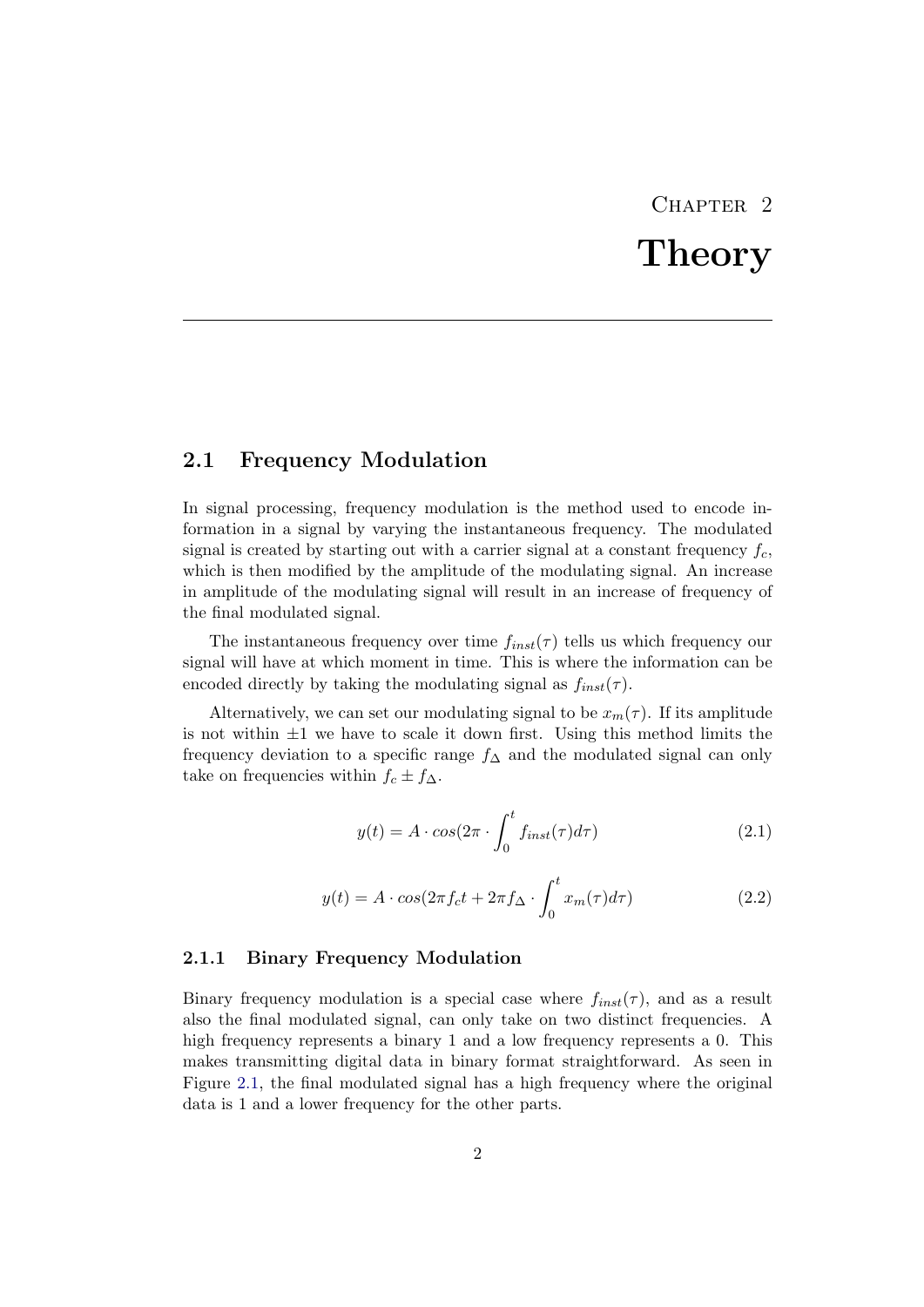#### 2. THEORY 3

In order to demodulate the data, the frequency of each segment in the signal is checked whether it corresponds to the higher or lower frequency. After we have done this for the entire signal, we have recovered the data that was originally sent.



<span id="page-7-0"></span>Figure 2.1: Binary frequency modulation[\[3\]](#page-22-3). The binary data is converted into a rectangular signal. In parts where this function represents a binary 1, the final modulated signal has the higher frequency. And in the other areas, the lower frequency is used.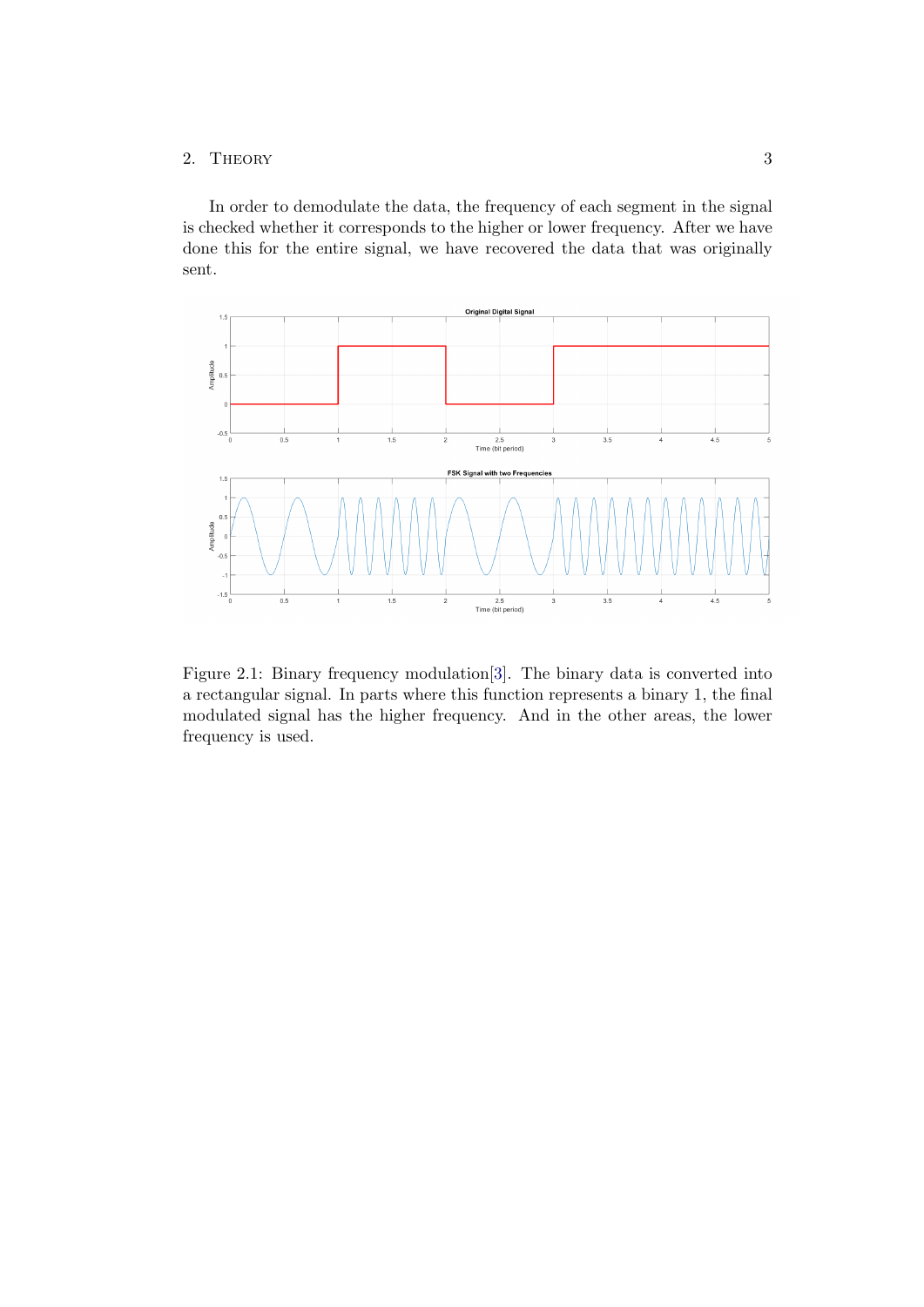## CHAPTER<sub>3</sub>

## Implementation

### <span id="page-8-1"></span><span id="page-8-0"></span>3.1 Start Symbol

In order to receive a message, it is necessary for the receiver to somehow know that a message was sent in the first place. It is impractical to try to demodulate all incoming audio data in the hope that it may contain one. Moreover, we need to know where the beginning of the payload is for the demodulation. This is both accomplished with the help of a start symbol.

$$
startSym(t) = \begin{cases} \cos\left(2\pi \cdot (f_{s1}t + \frac{k}{2}t^2)\right), & \text{if } 0 \le t \le T\\ 0, & \text{otherwise} \end{cases}
$$
(3.1)

$$
k = \frac{f_{s0} - f_{s1}}{T}
$$
 (3.2)

The start symbol consists of a down-chirp that starts at a higher frequency  $f_{s1}$  and ramps down linearly to  $f_{s0}$  over the duration of T seconds. Such a frequency sweep has a very good auto-correlation, as seen in Figure [3.1.](#page-9-1) There is a single clearly defined peak and even the slightest displacement in either direction causes the correlation coefficient to decrease. That makes it easy to check whether or not the symbol is present in the audio data and it gives us the exact position in time where the coefficient peaks.

Additionally, to increase the chance that the start symbol was heard successfully it has a duration of 125ms, which is far longer than a normal payload symbol of around 1 to 2ms.

In our implementation, we use a frequency of 20.1kHz for  $f_{s1}$  and 19kHz for  $f_{s0}$ .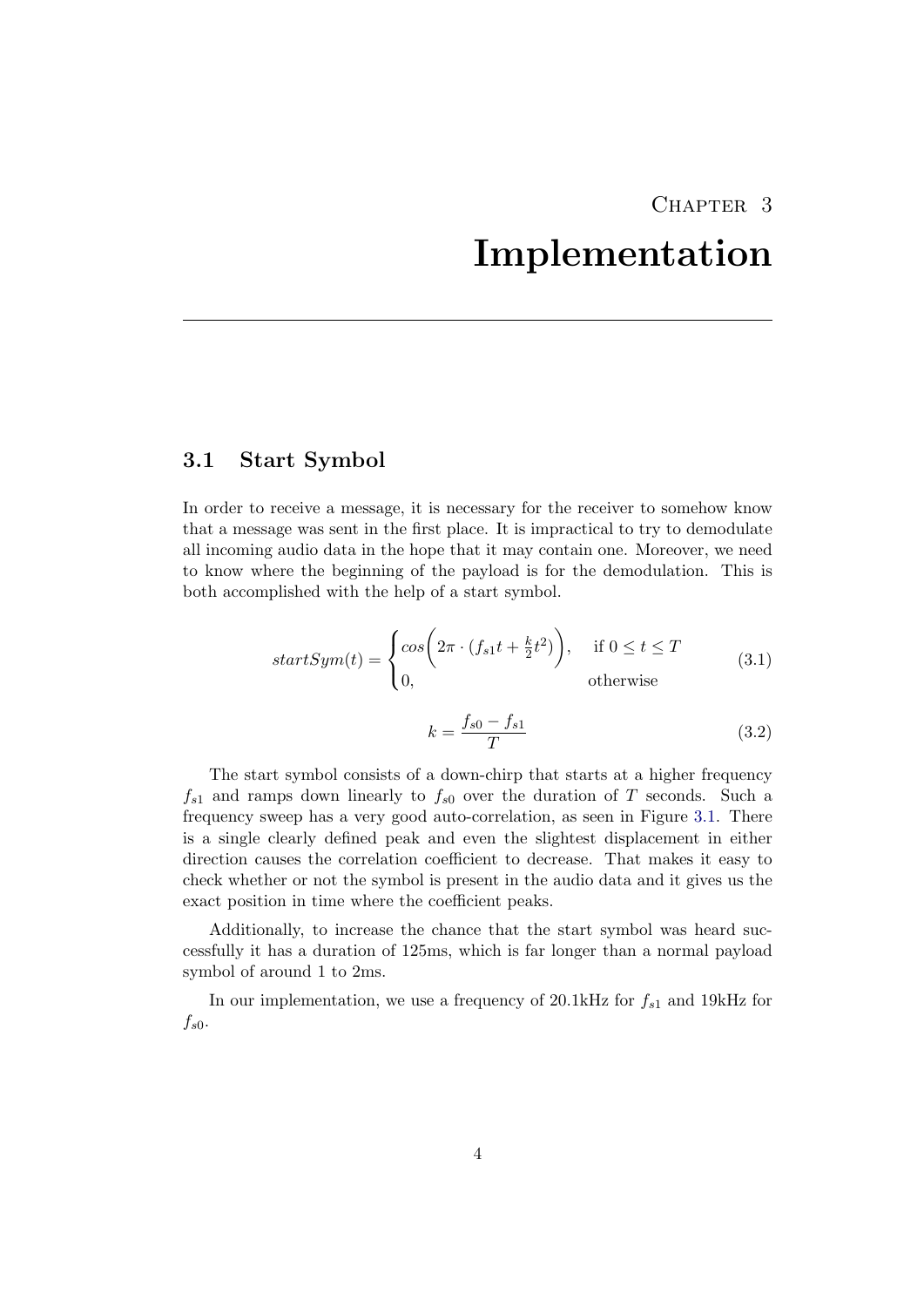<span id="page-9-1"></span>

Figure 3.1: Auto-correlation of the start symbol. There is a clearly defined peak at index zero, since the highest similarity is achieved when the signal overlaps itself perfectly and there is no displacement.

#### <span id="page-9-0"></span>3.1.1 Finding the Start Symbol

On the device, incoming audio data is checked for the presence of the start symbol. This is done by calculating the cross-correlation coefficient of the recorded audio signal  $x$  with the start symbol  $y$ . This gives us a normalized coefficient for the degree of similarity between the two signals in the range of  $[0, 1]$ . With 1 meaning the signals match perfectly.

$$
xcorrCoeff(x,y) = \frac{xcorr(x,y)^2}{max(|xcorr(x,x)|) \cdot max(|xcorr(y,y)|)}
$$
(3.3)

Performing this calculation over the entirety of the audio data is very costly. To combat this, we can use the convolution theorem, which tells us that taking the point-wise multiplication of the Fourier Transform (frequency-domain) is the same as a circular convolution in the time-domain. However, because we do not want the circular convolution, we pad both  $x$  and  $y$  with zeroes to get the linear convolution. Lastly, in order to get the correlation and not the convolution, we take the complex conjugate of the second term. This lets us calculate the cross-correlation efficiently as follows.

$$
xcorr(x,y) = IFFT(FFT(x) \odot conj(FFT(y)))
$$
\n(3.4)

Finally, this gives us the correlation coefficient of the start symbol with the audio signal at every position in the recorded data. If the maximum coefficient (see Figure [3.2\)](#page-10-1) is above a certain threshold, we say that the start symbol was found at that point in time.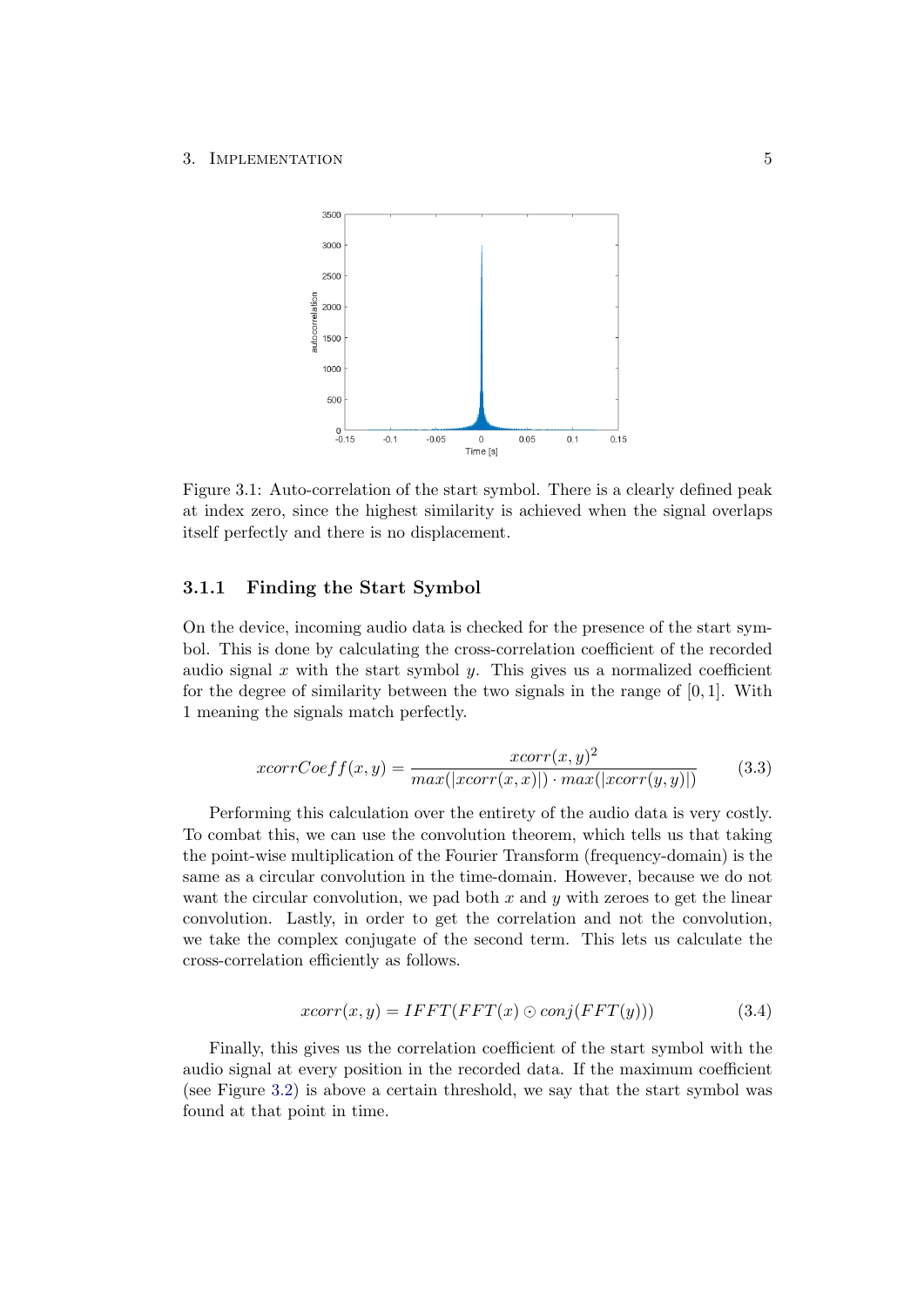For the implementation, the multi-threaded Java-library JTransforms[\[4\]](#page-22-4) was used for the Fourier Transform. This way, calculating the coefficient is fast enough to keep up with the recorded audio in real-time.

<span id="page-10-1"></span>

Figure 3.2: Cross-correlation of the start symbol over the entire audio signal. The coefficient has a clear and well defined peak where the start symbol is located. The background noise has a coefficient of nearly zero and the payload of the message can be seen as having a very weak correlation.

#### <span id="page-10-0"></span>3.2 Message Format

<span id="page-10-2"></span>

| <b>Offset</b> | <b>Bytes</b> |          |          |                  |  |  |
|---------------|--------------|----------|----------|------------------|--|--|
|               | $0 - 50$     | to 50    |          | 120              |  |  |
|               | payload      | zero-pad | checksum | error correction |  |  |
| 171           | payload      | zero-pad | checksum | error correction |  |  |
| 342           | payload      | zero-pad | checksum | error correction |  |  |

Figure 3.3: A message consists of a payload that is zero-padded to a length of 50 bytes followed by a checksum and then the error correction. This entire block is then repeated three times.

Overall, the transmission is split into two parts. Firstly, every transmission begins with the start symbol to mark the beginning of a message. What follows is the message itself as specified in Figure [3.3.](#page-10-2)

The data we send is made up of the content of a single message repeated 3 times as a repetition code to correct small and individual bit-errors based on a majority decision. A single message consists of a payload, checksum and errorcorrecting codes. The forward error correction used here is Reed-Solomon which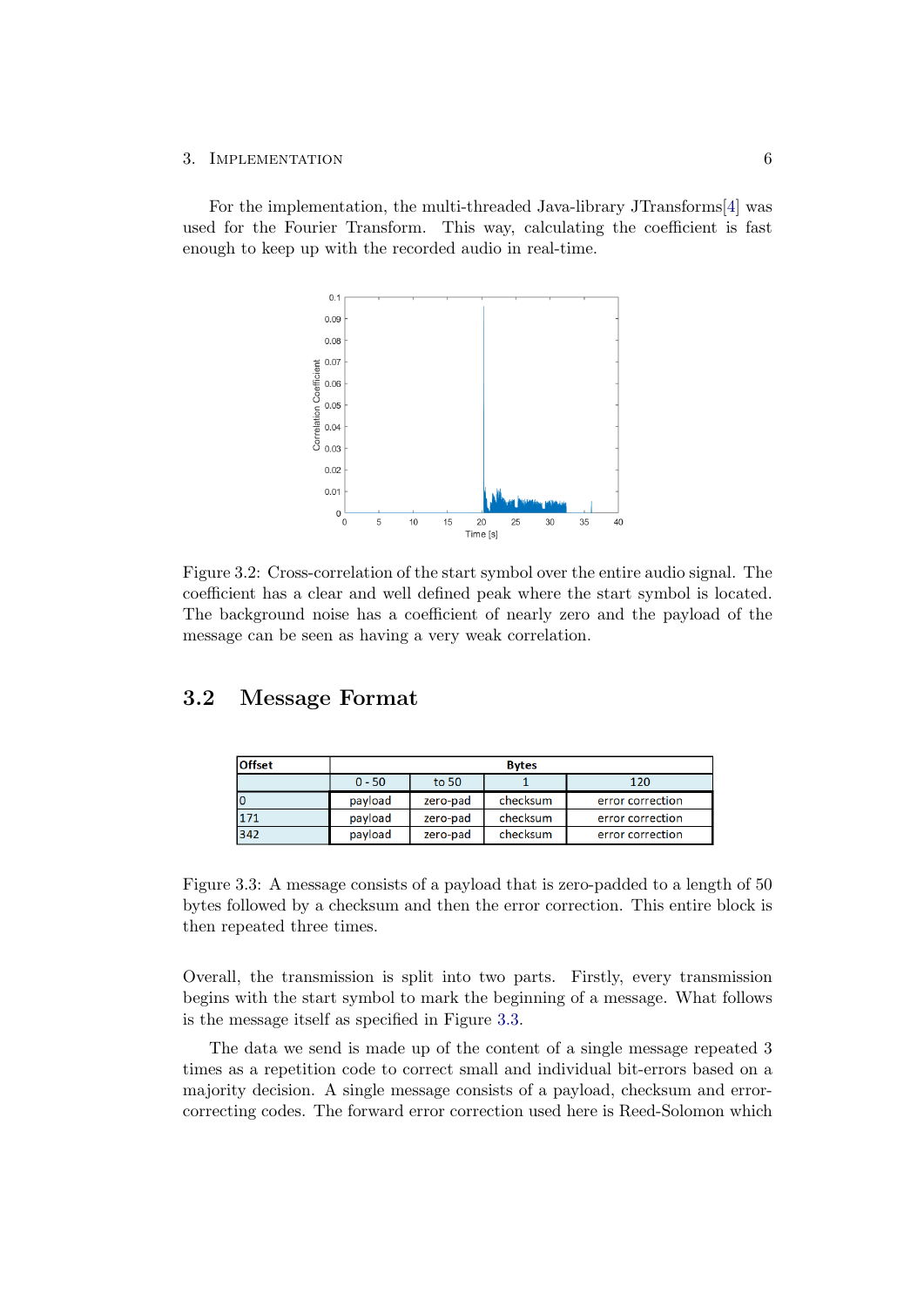is able to correct errors in the payload. More details on this can be found in Section [3.5.](#page-13-0)

Because the message we send has a fixed size, the payload has to be zeropadded to the proper length. The length of one message including error correction is 171 bytes. This gives us a payload length of 50 bytes which is large enough for us to send small text messages in a chat. Transmitting messages of a fixed size makes it simpler to receive them because there is no need to include information about the length prior or within the message, making it overall more robust.

As an example for how long a transmission takes, a message with a symbol duration of 50 samples is 5.6 seconds long and one with 80 samples is 8.2 seconds long.

#### <span id="page-11-0"></span>3.3 Modulation

To begin a message, the start symbol is generated (as in Section [3.1\)](#page-8-1) and then played. Afterwards, we take the text that we want to send and generate our message as specified in Section [3.2.](#page-10-0) That includes the text itself, a checksum and the error correction.

To transmit our data over an audio signal we use binary frequency modulation. Because we are only working with two frequencies, a single symbol that we send is 1 bit. Our two symbols for 1 and 0 are generated as follows.

<span id="page-11-1"></span>
$$
s_1(t) = \cos(2\pi f_1 \cdot t), 0 \le t \le T_s \text{, for bit 1}s_0(t) = \cos(2\pi f_0 \cdot t), 0 \le t \le T_s \text{, for bit 0}
$$
\n(3.5)

The symbols consist of a cosine-wave with the frequency  $f_1$  for the value 1 and  $f_0$  if the bit is 0. The symbol duration  $T_s$ , for both of them, is a fixed value to ensure that we know the exact position of every symbol when receiving. They usually have a duration of 1 to 2ms.

The symbol length and both frequencies can be changed by the user in the settings of the app, as shown in Figure [3.7.](#page-16-0)

To generate the instantaneous frequency  $f_{inst}(\tau)$ , we take the binary data of our message. For every bit in the message we send the appropriate symbol  $s<sub>1</sub>$  or  $s_0$ . Meaning, if the bit is 1 the instantaneous frequency at that point would be the higher frequency  $f_1$  for the duration  $T_s$  of one symbol.

Between each symbol a small transition of duration  $T_{transition}$  is inserted to make the frequency curve more smooth and avoid any undesired noises that result from having such large frequency jumps. Note that if the next symbol remains on the same frequency, this transition is also inserted to ensure that all symbols (including the transition) have the same duration. The next symbol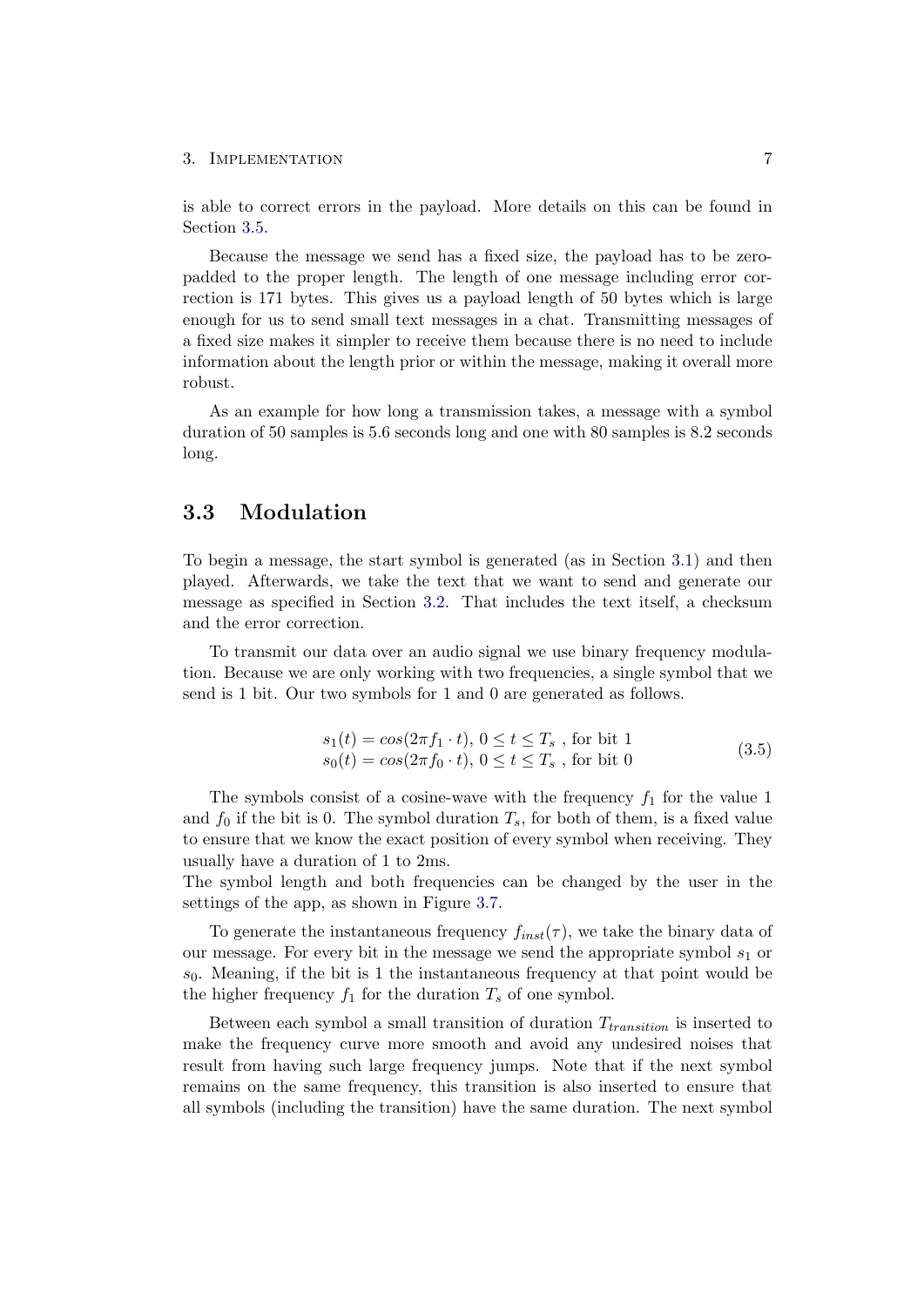always follows  $T_s + T_{transition}$  seconds after the current one, regardless what the previous symbol was.

After we have generated  $f_{inst}(\tau)$ , we can create our final modulated signal according to the Equation [2.1.](#page-6-3) An example of this process is shown in Figure [3.4.](#page-12-1)



<span id="page-12-1"></span>Figure 3.4: Example message of 1010011. First, the binary data is converted into a rectangular signal. Then we generate  $f_{inst}(\tau)$ . If the bit is 1 we use the higher frequency  $f_1$ , otherwise  $f_0$ . The instantaneous frequency over time follows the pattern of our binary data with small transitions added in between. Note that in this example the length of the transition is increased to make it more visible. The final modulated signal is shown beneath.

## <span id="page-12-0"></span>3.4 Demodulation

Internally, recording audio data on the device works by periodically receiving a filled buffer that contains the audio data. The first thing we have to do when receiving a message is to find the starting position of it. This is done by looking for the start symbol as explained in Section [3.1.1.](#page-9-0)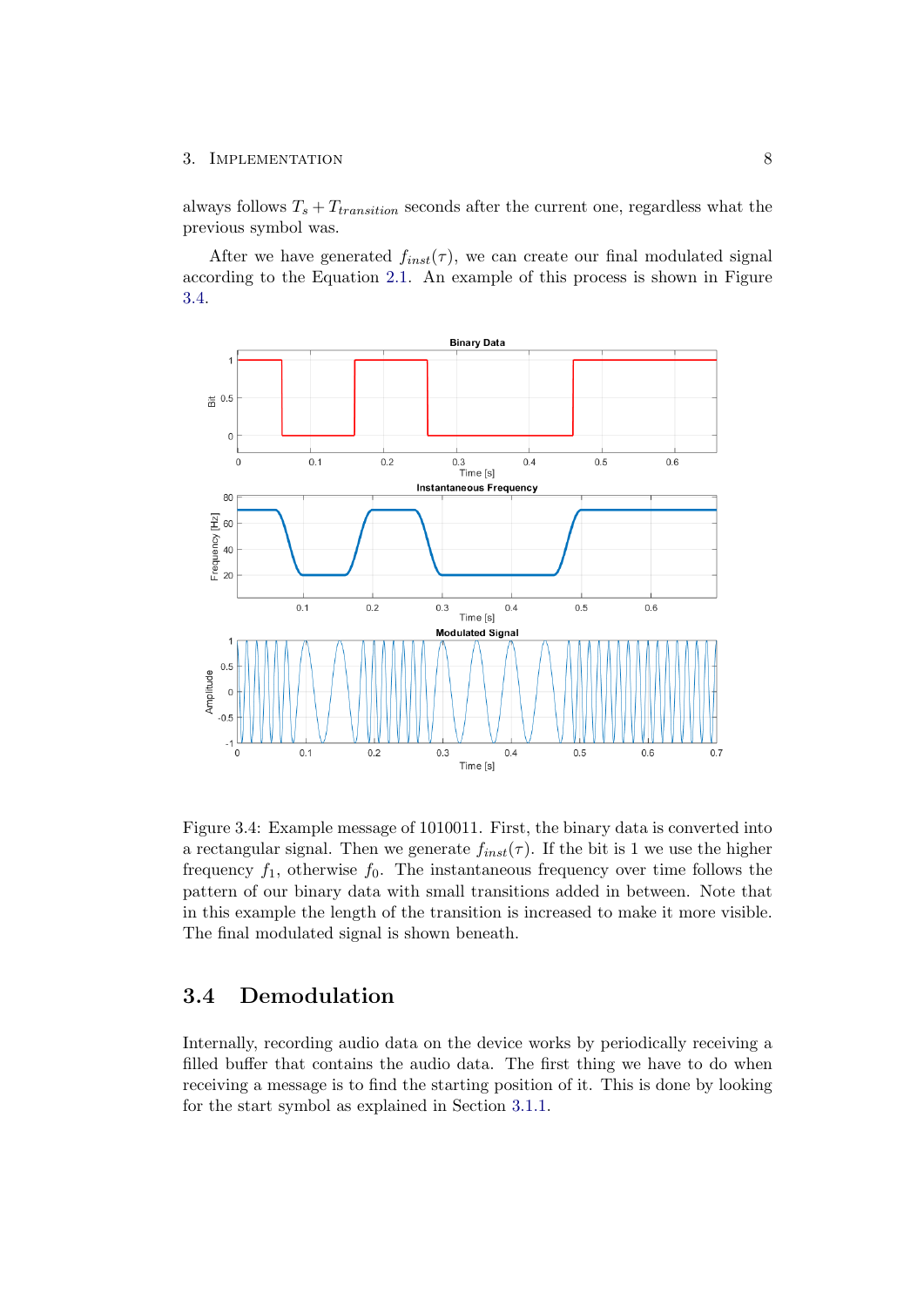However, because we now have to work with split segments of audio data, we run into the problem that the start symbol might span across the border of such a buffer into the next one. To avoid this problem, we set an overlap for every incoming buffer that contains the ending of the previous one. If the start symbol is partially present at the end of the current buffer, it will be completely within the overlap of the next buffer and we are able to find it.

After we have found the starting position of our message, we begin the demodulation. Because we have chosen to send every symbol with a fixed duration, we know exactly how many audio samples a symbol occupies in the buffer. We then take the data that contains a symbol plus a small additional overlap on either side of it, to account for the fact that the phase might not be aligned and we get a bad correlation coefficient. On this data we perform a cross-correlation with both symbols  $s_1$  and  $s_0$  (from Equation [3.5\)](#page-11-1). The maximum correlation coefficient tells us which symbol was most likely present.

This is performed for all symbols in the signal until we have reached the amount of bits necessary for a message.

Now, we have received the entire binary data of our message and need to extract the text inside. Firstly, with the help of our error correction in the message, we are able to fix some errors (see Section [3.5\)](#page-13-0) and reconstruct the original message. Lastly, we verify if the checksum matches, meaning we have received the message correctly and were able to successfully fix all errors that occurred.

### <span id="page-13-0"></span>3.5 Error Correction

Sending data over audio is not highly reliable and errors might occur for various reasons, such as echoes, background noise or a too large distance. Therefore, we introduce error-correcting codes in our message which allows us to recover the data perfectly even if some errors are present.

A Reed-Solomon library[\[5\]](#page-22-5) was used. For n error-correcting symbols added, it is able to correct up to  $\frac{n}{2}$  symbols. In this context, a symbol refers to 8 bits of data in our message. This allows us to correct some bit-errors. It also deals with burst-errors well, because as long as at most 8 bits in a row were affected it only counts as a single symbol-error.

Unfortunately, a drawback of this particular library is that a symbol is always defined to be 8 bits, even tough Reed-Solomon could work with other symbol lengths too.

Additionally, we repeat our message three times as shown in Figure [3.3.](#page-10-2) This form of redundancy lets us repair additional errors.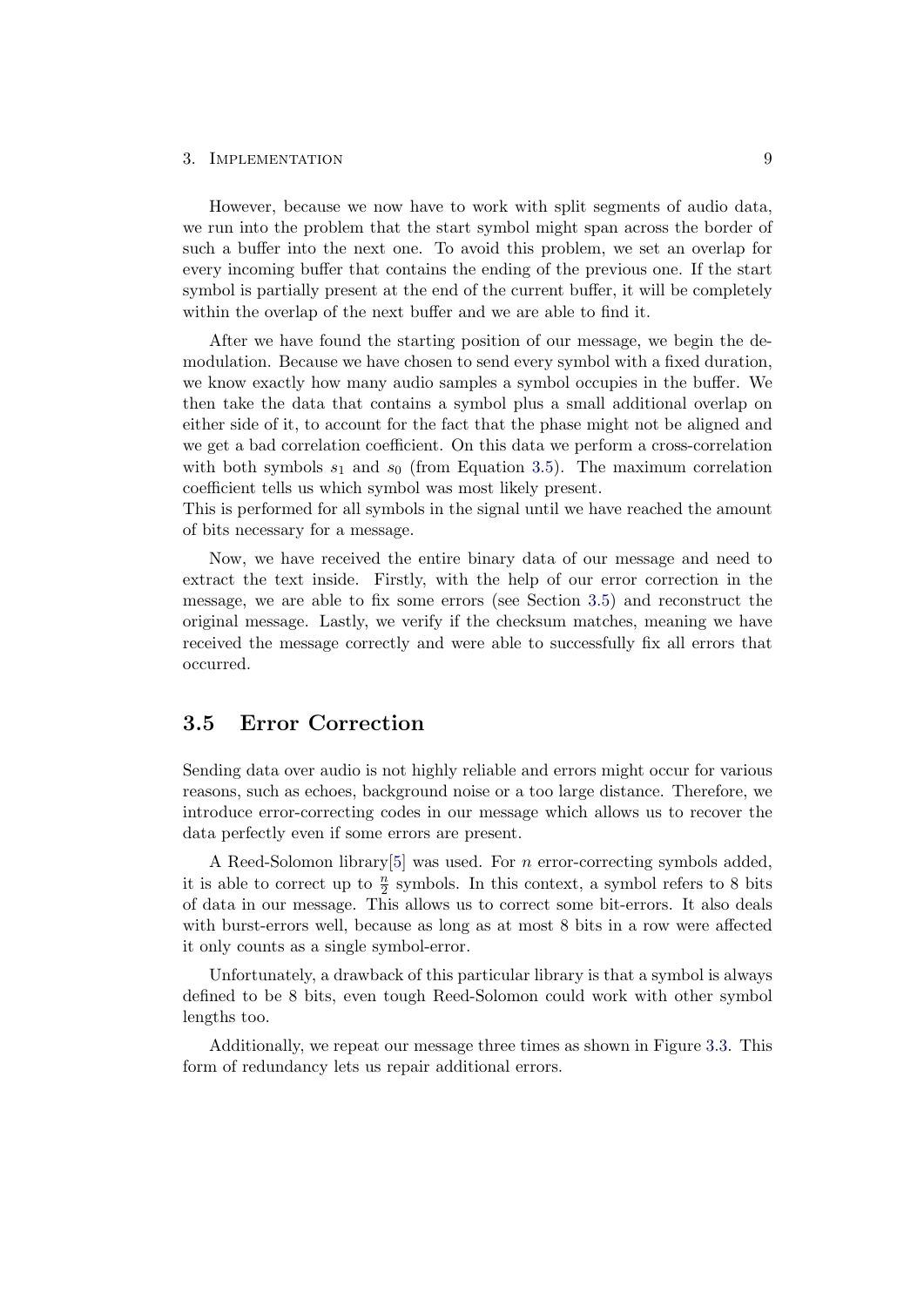#### <span id="page-14-0"></span>3.5.1 Reconstruction

Firstly, we use the repetition of the message to correct small bit-errors based on a majority decision. This gives us a single message with the binary data that was most likely sent according to the repetition.

To further repair that message, we give it to the Reed-Solomon decoder. The library then performs the reconstruction as specified. If it is successful it gives us the original message we entered into the encoder back. If too many errors occurred it might fail, in which case it will return an error letting us know that no proper solution to the underlying mathematical problem was found. Additionally, the checksum of our message will not match the content, further letting us know that the message was not recovered properly.

To get an idea for how the error correction performs, we ran a simulation that corrupts and reconstructs messages directly without transmitting them. In our case, the error correction is able to successfully reconstruct a message about 76% of the time with a bit-error rate of 15% (see Figure [3.5\)](#page-14-1). To calculate this we randomly generated 1000 messages. In these messages, we then randomly corrupted individual bits with a fixed bit-error rate and decoded them directly.



<span id="page-14-1"></span>Figure 3.5: Graph that shows the rate of successfully reconstructing a message given a fixed bit-error rate. Usually, all errors can be corrected if the error rate is smaller than 15%. However, error rates above 20% are never recoverable.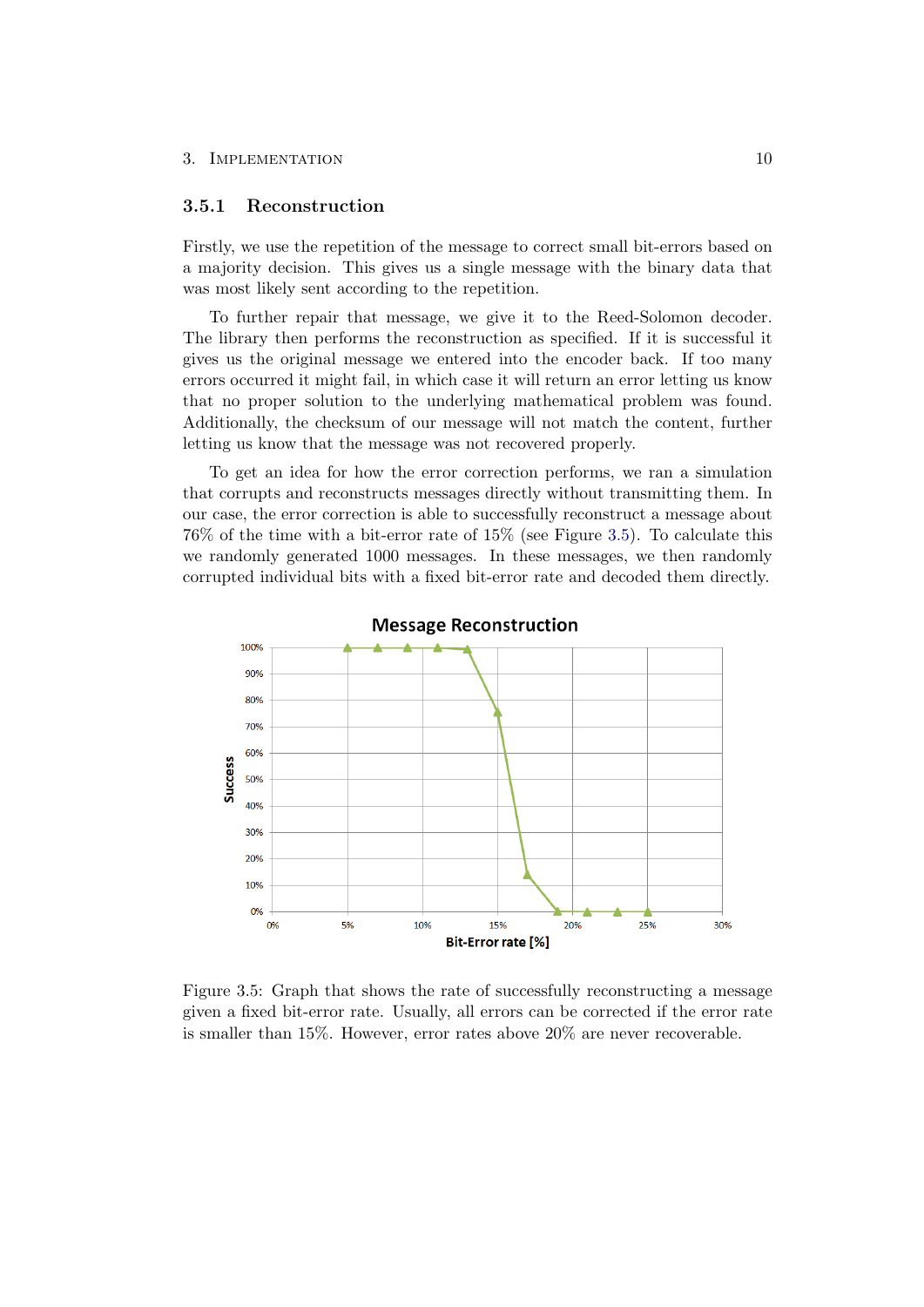## <span id="page-15-0"></span>3.6 Chat App

The home screen of the application is shown in Figure [3.6.](#page-15-1) In the top right corner there is a button that leads the users to the settings (see Figure [3.7\)](#page-16-0), where they can change the frequencies and symbol duration for the modulation. Moreover, the users have the option to go to a screen that allows them to either send or receive data separately. Or they can go directly to the chat view (see Figure [3.8\)](#page-16-1) that lets them do both simultaneously.

The chat application consists of two parts, a receiver and a sender, which both run concurrently.

The sender is responsible for taking the user's input from the text field and passing it along to be converted in the appropriate message format and played as audio. While doing so, it pauses the receiver to avoid listening to incoming messages as long as we are in the process of sending one ourselves.

The receiver checks all incoming audio buffers for the start symbol and demodulates them if a message is found, as seen in Section [3.4.](#page-12-0) If the receiver is in the process of demodulating a message, it prevents the sender from sending one. This prevents a collision of the incoming message with a possible outgoing message, which would make them both unrecoverable.

All received messages are displayed in the chat window together with the time they arrived.

<span id="page-15-1"></span>

Figure 3.6: Home screen of the application.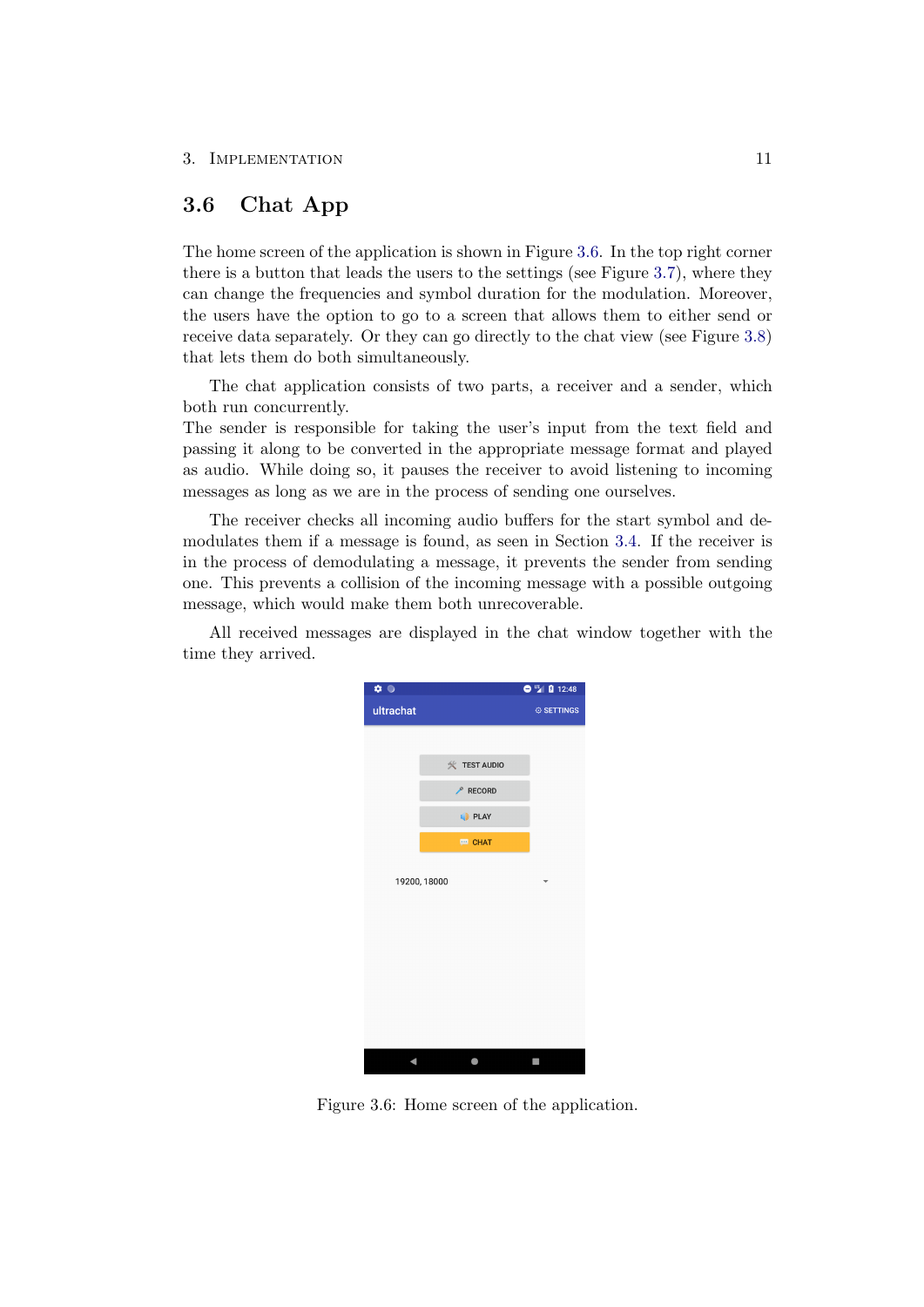| $\ddot{\mathbf{Q}}$ $\ddot{\mathbf{Q}}$ | $Q_{12}$ 12:49 | $\ddot{\bullet}$ |                               |   | $9^{\frac{11}{2}}$ 12:49 |
|-----------------------------------------|----------------|------------------|-------------------------------|---|--------------------------|
| <b>Settings</b>                         |                | <b>Settings</b>  |                               |   |                          |
|                                         |                |                  |                               |   |                          |
| High Frequency: 19200                   |                |                  | High Frequency: 19200         |   |                          |
| Low Frequency: 18000                    |                |                  | Low Frequency: 18000          |   |                          |
| samples per symbol: 80                  |                | 100              |                               |   |                          |
| Shifting of symbol: 32                  |                | 90               |                               |   | O                        |
| min-buffer size multiplier: 6           |                |                  | min-buffer size multiplier: 6 |   | Shift can't exceed 40    |
|                                         |                |                  |                               |   |                          |
|                                         |                |                  |                               |   |                          |
|                                         |                | 1                | 2                             | 3 |                          |
|                                         |                | 4                | 5                             | 6 |                          |
|                                         |                | 7                | 8                             | 9 | $\overline{\mathbf{x}}$  |
|                                         |                | ,                | O                             |   | $\rightarrow$            |
|                                         | I              |                  |                               |   | 冒                        |

Figure 3.7: Settings where the user can change frequencies, symbol-length and buffer-size. Checks are performed to only allow valid values.

<span id="page-16-0"></span>

|                                                        | UE<br>2:35 |
|--------------------------------------------------------|------------|
| ultrachat<br>$\leftarrow$                              |            |
| Transmission time: 5.87 s with 86.96 Byte/s            |            |
| f1: 19500 f0: 18000 samples: 55                        |            |
|                                                        |            |
| 02:34:46<br>This message was sent from another device. |            |
| 02:34:54                                               |            |
| So was this!                                           |            |
| 02:34:56<br>sent:<br>Hello from this device!           |            |
|                                                        |            |
|                                                        |            |
|                                                        |            |
|                                                        |            |
|                                                        |            |
|                                                        |            |
|                                                        |            |
|                                                        |            |
| Hello from this device!                                |            |
|                                                        |            |
|                                                        |            |
|                                                        |            |

<span id="page-16-1"></span>Figure 3.8: This is the chat screen of the application. The correctly received and sent messages are displayed here. The bar above the text field shows the progress of the ongoing transmission.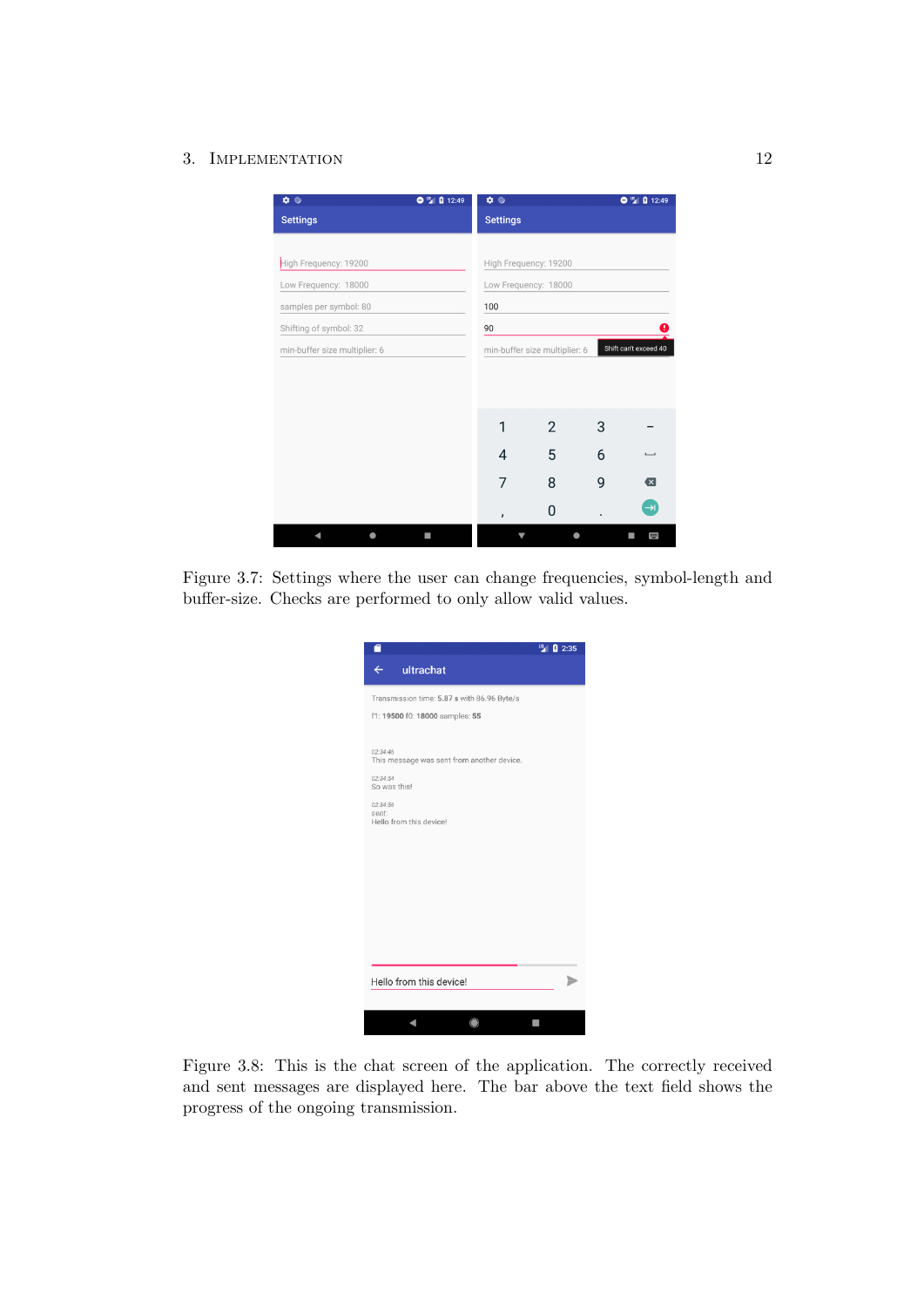# CHAPTER<sub>4</sub> Results

<span id="page-17-0"></span>For our tests, the devices that were used are a LG Nexus 5X, a Huawei Nexus 6P and a LG Nexus 5. The LG Nexus 5 was always used to send the messages in our tests. This lets us directly compare the results of the two receiving devices since they receive the message from the same smartphone under identical conditions.

## <span id="page-17-1"></span>4.1 Symbol Size

We wanted to know what effect the duration of a symbol has on the transmission. We take one device and send messages to two other nearby devices over a distance of roughly 10cm. Every message was sent 15 times and we repeated this process with symbol durations ranging from 20 to 90 samples. A symbol of 20 samples is 0.42ms and one with 90 samples is 1.9ms long.

These tests were performed in three different set-ups. With the devices lying parallel on a desk, facing away from each other and also in such a way that the speaker of the transmitting device directly points towards the microphones of the others. The results are shown in Figure [4.1.](#page-18-1)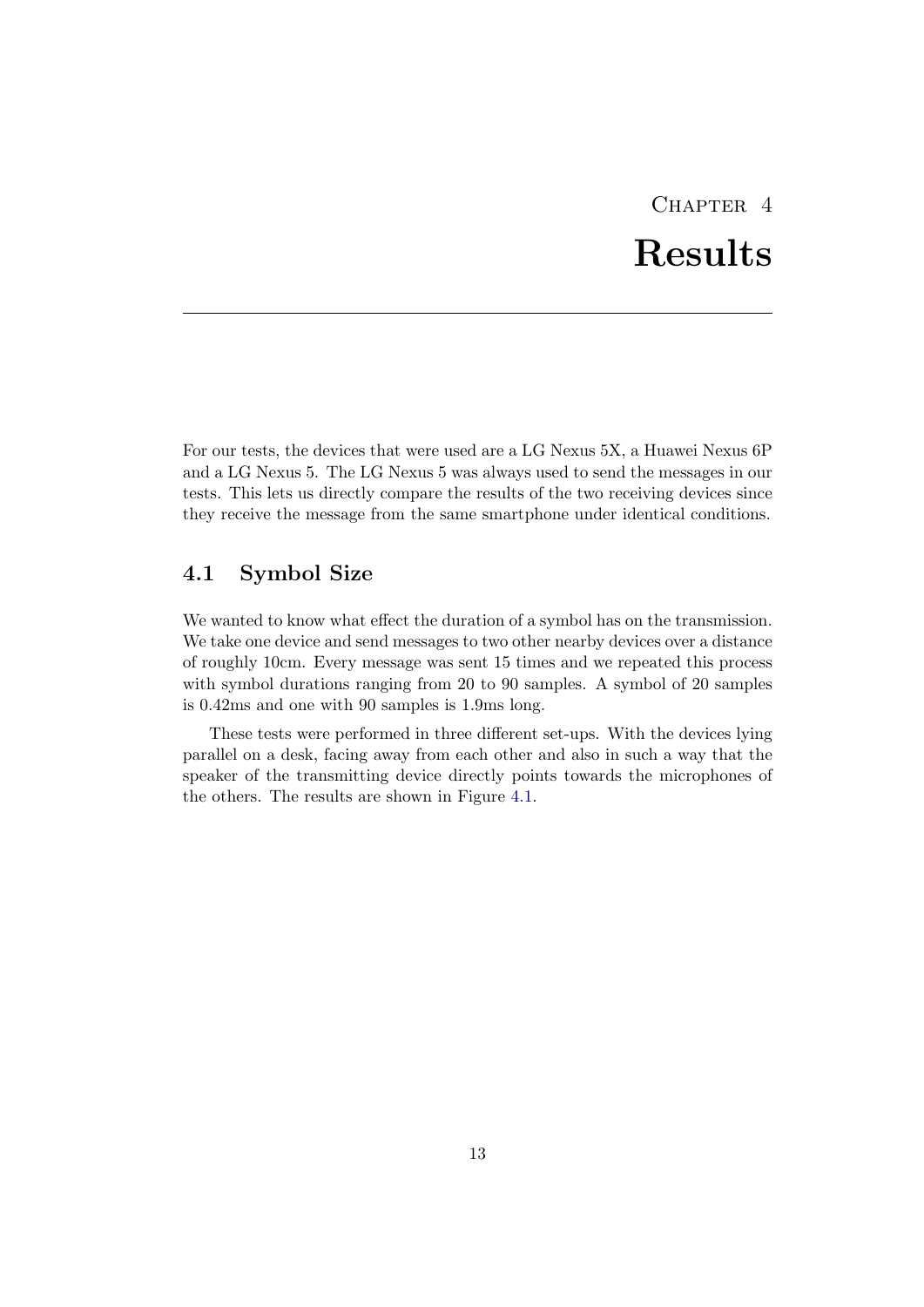### 4. Results 14



<span id="page-18-1"></span>Figure 4.1: This graph shows the effect of varying the symbol size in combination with the device's orientation on messages sent over a distance of 10cm. We perform the test three times with the devices placed parallel, facing away from and towards each other. For every symbol size, we send a message 15 times.

In the test where the devices directly face one another the symbol size has no significant impact since all messages were received successfully. Similarly, when the devices lie adjacent on a desk the success-rate is overall almost as good as under the ideal circumstances from before and we can very reliably transmit our messages. However, if the duration of one symbol is shorter than  $1\text{ms } (\leq 50$ samples), we can see that not quite all messages are received successfully.

On the other hand, when the devices are facing away from each other, there is a noticeable difference. Error rates are too high to properly recover the message in those cases. Interestingly, with an increase in symbol size the rate of success does not always increase but rather peak and then decrease again. This might be caused by reflections coming from a different direction that hit the microphone directly and interfere with the actual signal.

## <span id="page-18-0"></span>4.2 Microphone Orientation

From the previous test, we can clearly see that the relative orientation of the smartphones has a massive influence on the transmission. Shown in Figure [4.1,](#page-18-1)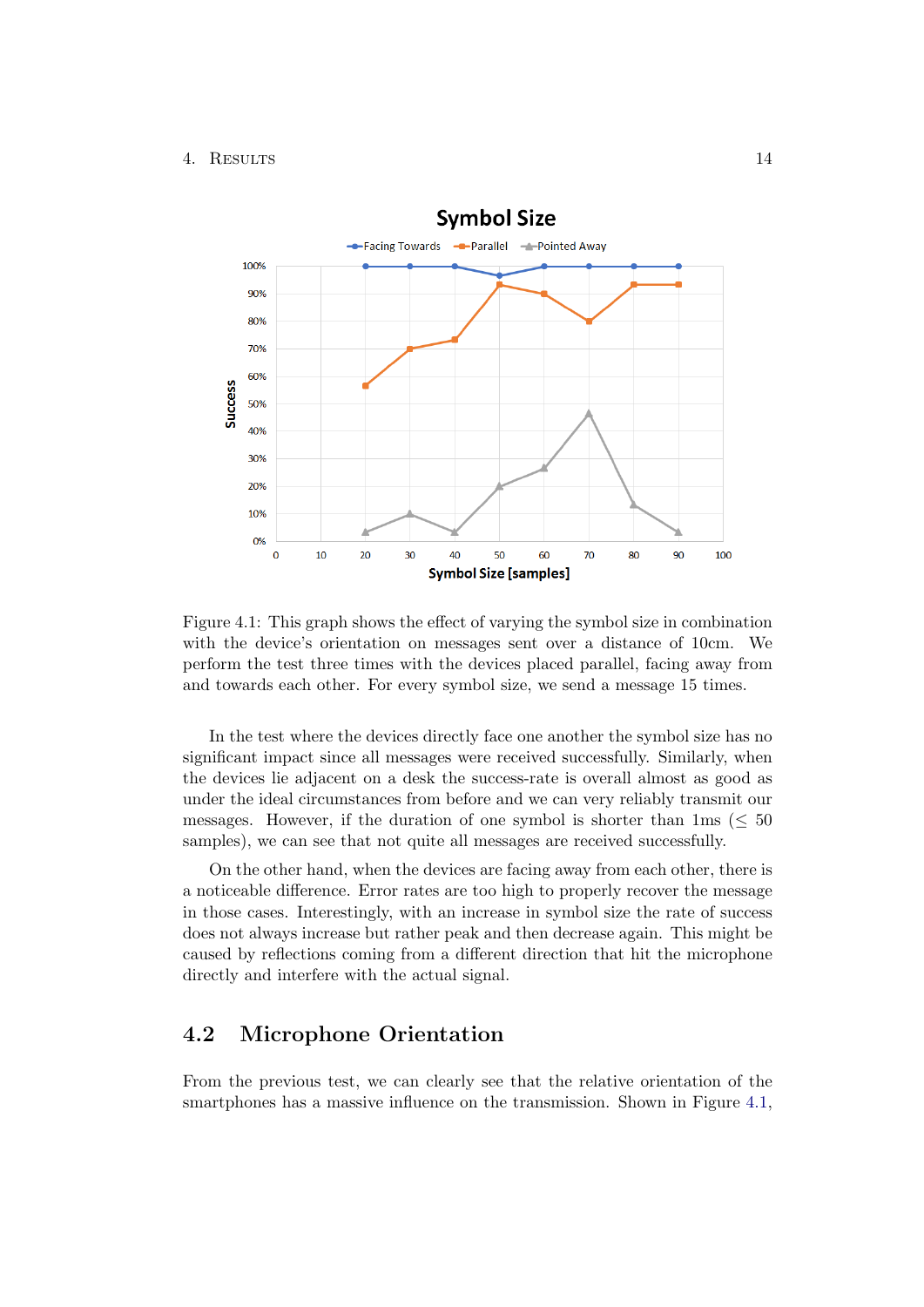#### 4. Results 15

we can see that over the same distance and with an identical symbol size, our message might arrive most of the time or only 45% of the time depending on where the signal is coming from.

It is best to always place the devices parallel next to each other or even better if the speaker is directly pointed at the microphone of the receiving device. Otherwise, we run into the problem that the signal is heard poorly.

#### <span id="page-19-0"></span>4.3 Distance

We want to see at what range our chat application can still reliably operate. To test this we place two devices side by side while the third device is a set distance away. We then send a message 15 times and count how often it successfully arrived. This process is then repeated for the distances of 10, 30, 45, 60 and 100cm and with a symbol duration of 50 and 80 samples. A message with a symbol duration of 80 samples has a transmission time of 8.2 seconds, whereas one with a symbol duration of 50 samples is 5.6 seconds long. The results are shown in Figure [4.2.](#page-19-1)



<span id="page-19-1"></span>Figure 4.2: Messages transmitted from one device to two others over distances of 10, 30, 45, 60 and 100cm. These tests were performed with symbol durations of 50 and 80 samples. The results are based on 15 transmissions to both devices.

As one might expect, the amount of successful arrivals of our message declines the further away the source is. More symbols are not heard properly and the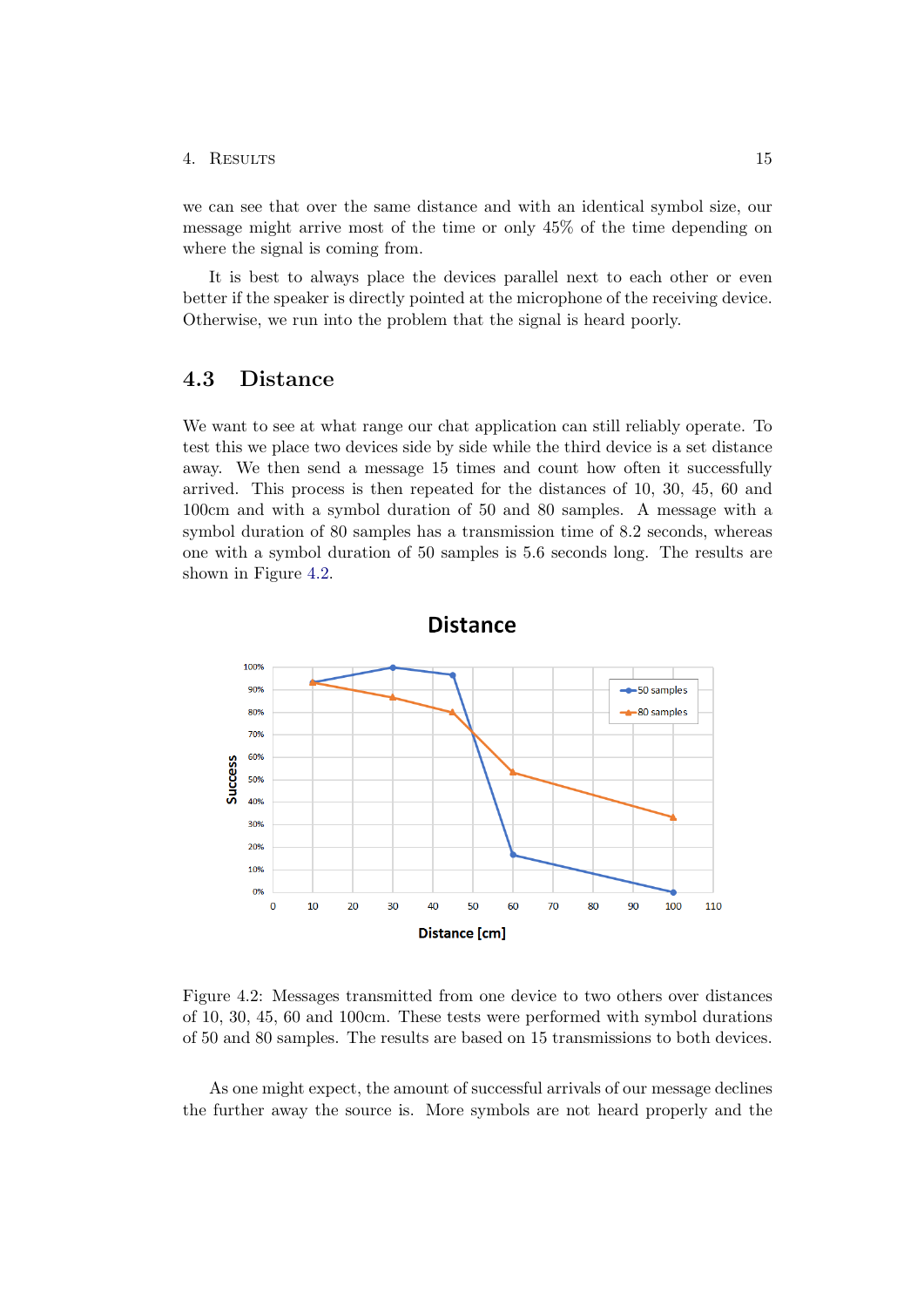#### 4. Results 16

number of mistakes rises which increases the probability that the message will not be recovered. In all our tests, it was never the case that the start symbol was not found.

As to be expected, transmissions with a larger symbol size have a greater reach than messages with a smaller one. This is because a larger symbol is played for a longer duration and as a result, has more energy. Disturbances would have to occur for a longer time to corrupt the majority of a symbol.

However, our results also strongly depend on the device itself as shown in the Figure [4.3](#page-20-0) below. This is where the hardware of each device makes a difference based on the orientation of the microphone on the device itself, what the frequency response of the device is and if the audio is processed or filtered among other factors.



<span id="page-20-0"></span>Figure 4.3: The results of the measurements vary from device to device. Here, all the measurements from the previous tests are shown per device. For the Nexus 5X, it still holds true that the longer a symbol is, the greater range the signal has. For the Nexus 6P, both symbol durations perform similarly.

Overall, both symbol sizes perform reliably up to a distance of 45cm. On average, the longer symbol duration is able to better transmit messages over a greater distance compared to the shorter symbol duration. But in our case, only one of the two devices was able to still reliably receive messages over a distance of 60cm even with a larger symbol size.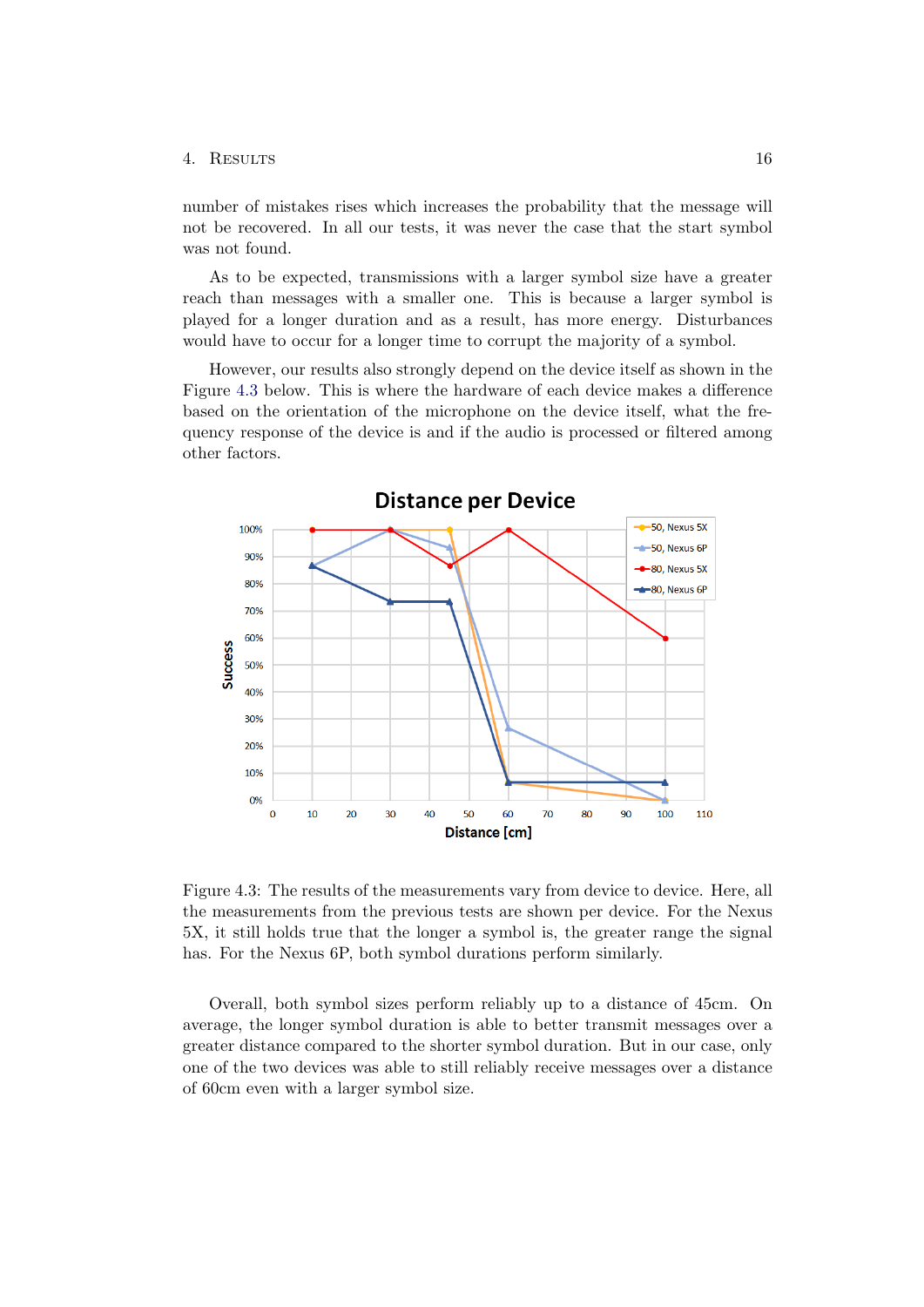## CHAPTER 5

## <span id="page-21-0"></span>Conclusion and Future Work

## <span id="page-21-1"></span>5.1 Conclusion

From our results, we can see that the chat application is able to send messages over short distances of up to 45cm reliably with a symbol duration of around 1ms, as long as the smartphones are not pointed away from each other. Under good circumstances the symbol duration can be lowered slightly to achieve a higher transmission-rate.

However, greater distances of 55cm or more result in unrecoverable messages most of the time in our tests. It is possible to counteract this somewhat by choosing a longer symbol duration. But this does also vary depending on the device with some being able to receive messages from further away.

#### <span id="page-21-2"></span>5.2 Future Work

The biggest room for improvement lies in making the transmission more reliable. That could mean a wider range, faster transmission times, allowing for a bigger payload and making it overall more robust to interference. This could be done by choosing an error correction method that is more equipped to deal with large number of individual bit-errors. In the current implementation the use of repetition codes results in the message being three times as large for a small bonus in reliability, which is not very efficient and could be improved.

Moreover, the frequency modulation scheme could be adapted to support more frequencies, instead of only two. This would allow for more information to be sent in a single symbol increasing the transmission-rate. It is also possible to use a different method to transmit data over audio, as opposed to frequency modulation. For example, minimum-shift keying or phase-shift keying.

Additionally, the available frequencies could be divided into separate channels to allow for simultaneous transmissions between devices.